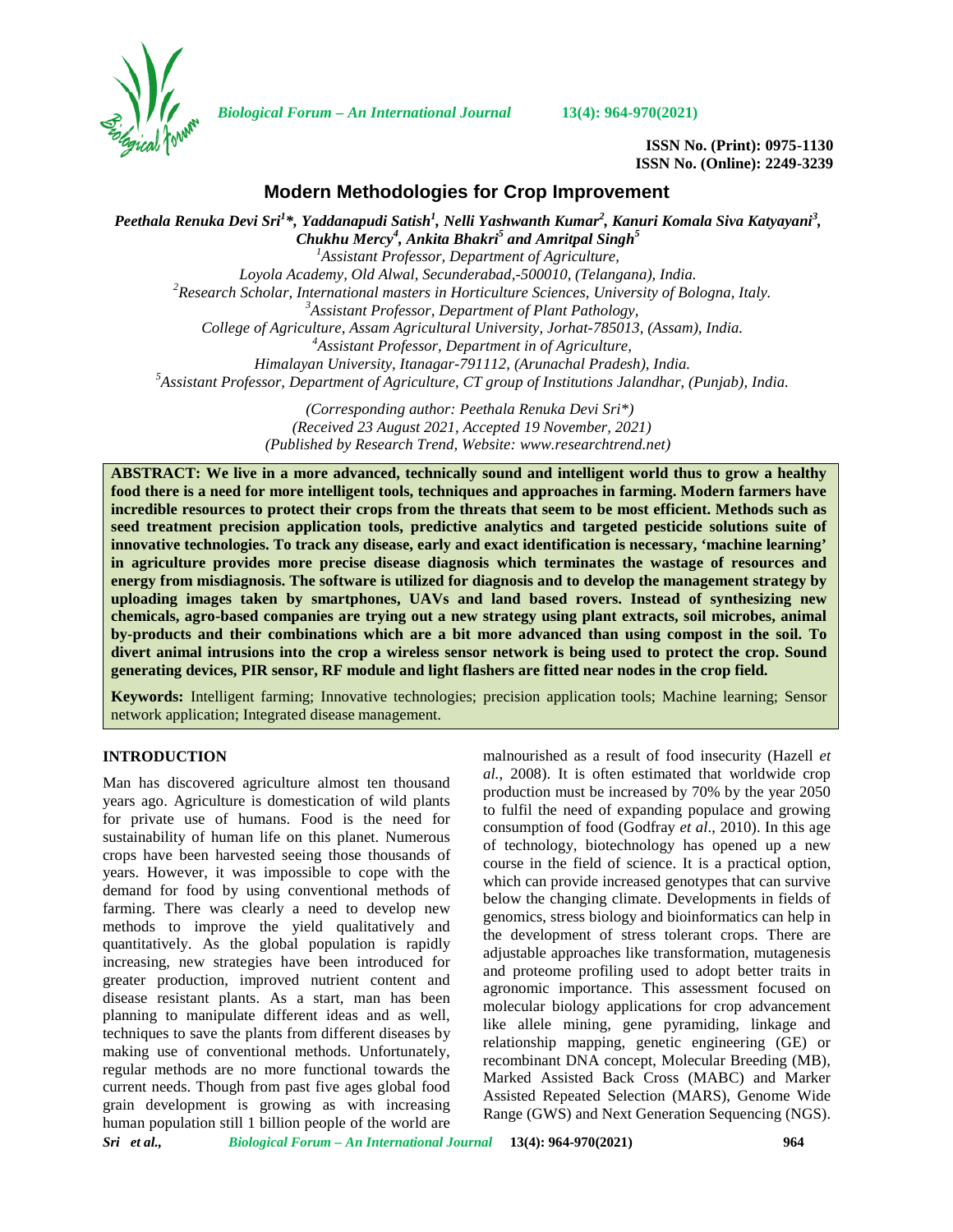**Wireless controlling robotic systems.** A wireless robotic system which can even work in a hostile agricultural environment (Hirakawa *et al.,* 2002). In which a distributed control system and wireless transmission system to designed a new wireless robust manipulator type robot.

**(i) eAGROBOT.** Detecting Plant Diseases Through Image Processing. eAGROBOT is constructed as a self-governing farm robot which can work even at a mini level (resolutions of an image is more than 0.01m) and also helps in disease detection along with controlled spraying of pesticides (Sai Kirthi Pilli *et al*., 2015). eAGROBOT gives an sensible consolidation at macro level, i.e. an outlook of the field crop. These robots have certain features like contrast, correlation, Energy, Homogeneity. Administration of farmland from immature period to mature pickup period involves recognition and then controlling plant diseases, deficiency of various macro and micro-nutrients, limited irrigation, utilization of pesticides and fertilizers. Despite the quantity of remote sensing solutions are usually developing, the possibility, floor visibility during the critical development period of crops remain a major burden. eAGROBOT is a prototype ground centered field robot which prevails over challenges extant in huge, complex satellite centered solutions. Further, the grower can acquire a developed view from the field along with decision assist statistics for outlining reasons. Advancement of eAGROBOT, real time screening outcome accessed in various crops like groundnut, cotton crops and long term target has been described in different papers. Different new system uses Euclidean metric method, E means a clustering method separates the image to section the leaf area and background part of the internal image of the leaf. This image helps users to know the percentage of infection and additionally to classify them into numerous classes. Old techniques are replaced by new ones which is often used by agricultural expertise on analysing right pesticide as well as capacity to overcome the situation in an efficient and effective manner. In today's scenario, it is important to have set up access that detect the infectious part of the plant automatically.

For this, a system based Machine Vision Technology and an Artificial Neural Network (ANN) is of great use to automatically detect foliage parts that have leaf sickness (Bhosale, 2016). Such kind of techniques or programs are more efficient than other Instruction methods and very much helpful to the agriculturist. A robot for leaf disease detection by using Gaussian noise but the leaf's photo seems blurred, because of the fact the vein of the leaf is not visible clearly (Valliammal, 2001). Due to the occurrence of Speckle noise leaf design and morphology is damaged. So the greatest objective is to establish a structure where both multiple speckle noise and Gaussian will be taken off and renewed as the photo produces clear vein and becomes noise free.

**Application of remote sensing for precision agriculture.** Precision farming strategies (mixture of various present tools - sensors, data management systems) will decrease inexperienced and negative economic impacts for crop production (Gebbers *et al.,* 2010). In view (Oerke and Dehne 2004), forty percent of world food production was lost due to pest attack. Manifestation of weeds, disease attack depends on direct ecological dynamics and leads to irregular diffusion within the farm (Franke *et al.,* 2009). (Mulla, David Jet al., 2013) So the timely identity operations of predominant pest foci as well as discovering zones changed due to infection severity is of more important (Moshou *et al*., 2015 2004). Insect observing and the decision making-process are essential for location specific charge of pests (Hillnhutter *et al.,* 2008). Such precise plant administration implies a great occurrence of spatial and secular information.

**(i) Stress detection and monitoring field conditions.** Different techniques to find and interrupt patterns and shape of remotely perceived images depends upon supportive spectral signatures to asses and anticipate structural and physical variations when plant respond to different stress and an elegant solution can be provided by these techniques for quantification of stress through assimilation approaches (Baret *et al.,* 2006) for example, information acquired from 2 Positive Systems flights in 1999 utilizing the ADAR 5500 camera offered to end users in St. Thomas, ND, a first-time chance to utilize high-resolution image. Photographs were collected at 70 cm ground resolution in green, red, blue (Seelan *et al.,* 2003). Stressed area was able to determine by the farmers where the crop has been destroyed because of inundation, cultivator blight, fertilizer skips, lodging and wind damaged.

**(ii) Variable rate technology.** By using remote sensing applications nitrogen stress can be detected in which it is based upon empirical relationships due to spectral indices which are terribly sensitive to chlorophyll level (Penuelas *et al*., 1994), Versions that occur in nutritious levels, soil type, soil -water, and so topography are natural within a niche. For good management practices we need to map or ''zone'' these variations. Individual zone, in that case, develops into a management unit in which profit can be increased depends upon differential rate functions guided by merely differential GPS.

However, when examined the traditional zoning technique of grid based soil samples, utilization of high-resolution images helps in a compensating US\$810 for the 30 hectare area of the field (Seelan *et al.,* 2003). In case of fertilizer, the cost was reduced up to US\$466 per year. The foremost spectacular achievement was an increased earning (due to increased sugar content) of US\$6050 per year. The overall savings out to be US\$7326 per ha. Additionally, this technique helps in applying 35% (2900 kg) less nitrogen (Mishra *et al*., 2017).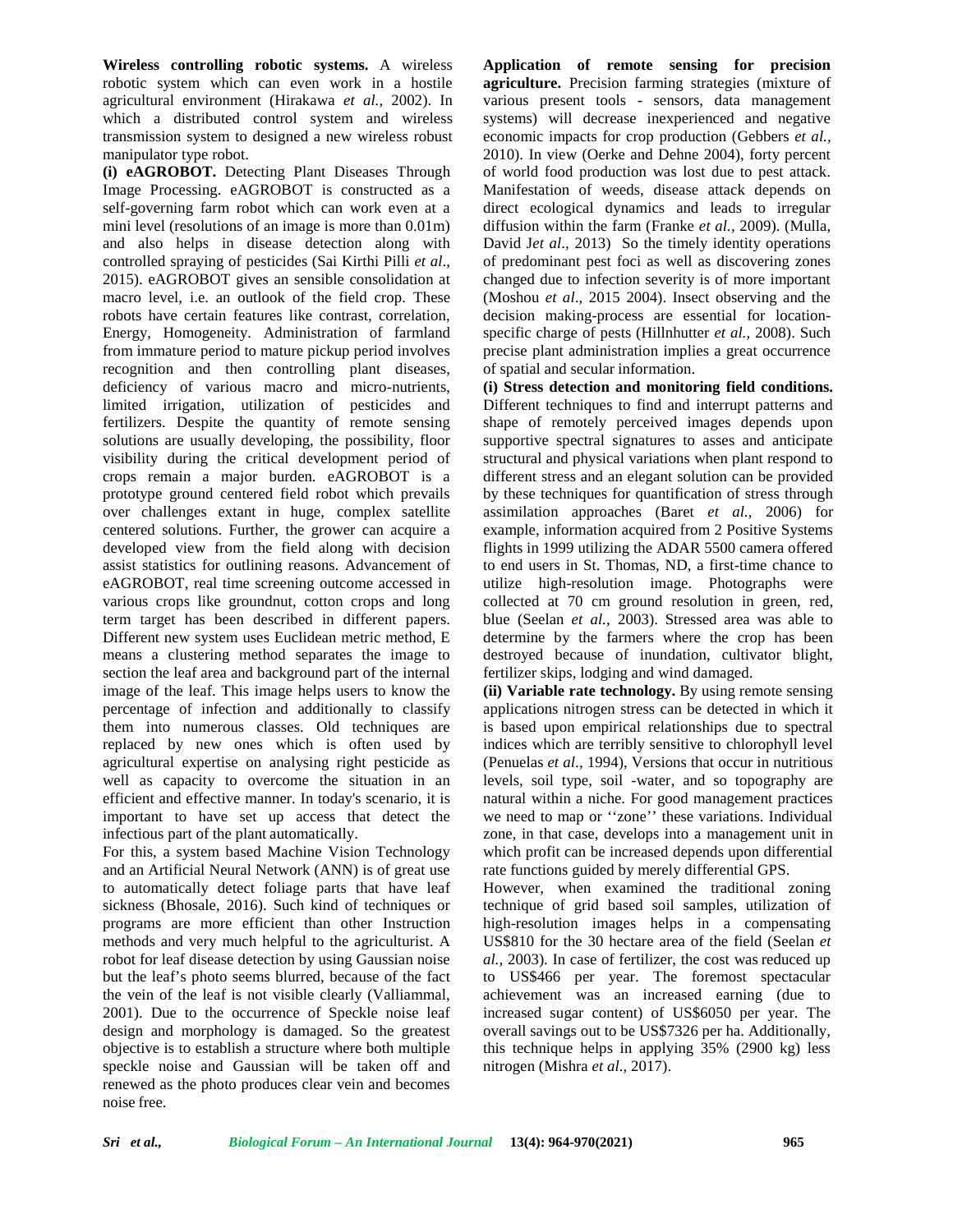**(iii) Validating the effectiveness of fungicide application.** Farmers are always confused or worried about the quantity and time of fungicide application. Plant disorders/diseases appear in sectors of the field which needs an adjustable rate of fungicides alternative to standard application across the entire niche.

K.H. Dammer offered adoption of CROP-meter regulated field sprayer. Choosing CROP- meter (a realtime sensor which help in measuring the density of crop biomass) we can know the detail geographical division along with plant leaf area to which pesticide should be applied can be obtained. Different sensor tips are used to control the amount of dose along with fungicides to be sprayed.

Carson farms, North Dakota, utilized fungicide on rice index (VCI), crops leaving the test strips, fifty five as well as, thirty seven meter wide. Quality strips stood out plainly on IKONOS imagery considered August 21, 2000. Further, images obtained viewed that crop was healthier where fungicides were applied. Impression shows the multispectral resolution IKONOS image of typical fields. Output data had been related to the fungicide packages. Resulting image showed variations in the yield within the test strips. The excellent quality of photographs given permission to be fast recognition of the 40m wide test reel, but the yield variations had been more noticeable in the fifty-five meters wide strip. The average yield of wheat crop within the evaluation strip was only 5.1 t/ha as compared to 5. 8 t/ha outside the evaluation strip, therefore indicating the importance of fungicide applications. Aline Baggio (2003) designed a plan which deals with Phytophthora disease of potato. Different Sensors are utilized to sense temperature and humidity. Controlling these parameters made possible to lower the disease incidence.

**(iv) Detection of insect infestation.** Remote sensing helps in the identification of various affected areas within a niche or orchards that was affected by pathogens, pests and weeds (Hatfield and so Pinter, 1993). Nearly 35 years ago, Agriculture research scientists have used aerial color-infrared photography for various problems which occurs in the field and relating their findings to clinical spectra of pest ruined leaves (Hart and Myers, 1968). Remotely sensed images are utilized by a farmer in the red river area (Minnesota) to check the armyworm population in different wheat crops (Seelan *et al.,* 2003). These images helped the farmer to identify the particular area where the pest population is present and was able to apply insecticide only in that area which even helps in reducing the cost of input. Reflectance response of wheat canopy indicated damage caused by Russian Wheat Aphid (Mirik *et al.,* 2012) this reflectance method helps in detecting, quantifying the pest population with time and place. These reflectance reaction of infested and un-infested areas used to facilitate effective control of pest with GIS based precision farming sprayer gear.

*Sri et al., Biological Forum – An International Journal* **13(4): 964-970(2021) 966 (v) Nutrient Management.** One of the important challenges in agriculture was the successful

management of nutrients. Remote sensing methods provide field scale diagnostic solutions that help in detecting the nutrient deficiencies. Overall nutrient efficiency can be improved by using variable rate sprayer products, real time canopy sensor that also helps in site specific application (Schepers and so Francis, 1998).

**(vi) Yield Prediction.** The management of field crop and forecast of produce have an impact every time international and national level which always has a crucial role in food management (Hayes and Decker, 1996). Many attempts had made to advance several indices by utilizing remote sensing: Temperature condition index (TCI), vegetation condition Normalized difference vegetation index(NDVI). These advances used to detect drought, variations in soil such as more wetness, detecting climatic impacts on crop health and its production (Kogan *et al.,* 1998). Among all the several indices NDVI features have used broadly for produce yield estimation. (Thorndyke & Hayes-Roth 1982; Benedetti and Rossinni, 1993; Quarmby *et al.,* 1993).

For assessing yield there are two methods in remote sensing they are the direct method and indirect method. In the direct method prediction of yield are made by using remote sensing measurements but in the indirect method these obtained measurements are inserted into computer and then prediction was calculated.

**Nano-Technology for crop protection.** Nanotechnology provides a platform to track the benefits of restrictive properties of atoms and molecules at the nanoscale. Industrial application include farming, food and textile has expanded due to the activity of nanomaterial by specific size, structure and distinct properties (Sharon *et al.* 2010; Sastry & Bodson (2011).

**(i) Nano scale carriers.** Smart nanoscale carriers utilized to deliver pesticides, herbicides, fertilizers and plant growth regulators etc (Ali *et al.,* 2014*)*. These carriers help in gripping the roots and organic matter which will increase the strength in environment and eventually lessen the quantity which should be applied (Ditta 2012). Mechanism involved in active storage, better distribution and under control release comprises: entrapment and encapsulation, surface ionic weak bond and polymers attachments among them.

**(ii) Nano-pesticide.** Excess quantity of using chemical pesticides causes pollution to the environment. There is a need to lessen the usage of these harmful pesticides which even reduce the input cost (Sharon, 2014). This could be accomplished by raising the confinement period of pesticides with needed potency. Endurance among chemicals within the first level of plant development assist in transferal down the pest population low the brink level, resulting in good management for an extended amount of time. A nanotechnology approach, "nanoencapsulation" are often increased the pesticidal value. In this technique, the active ingredient is enclosed by a skinny walled shell. The effective strategy during this is "governed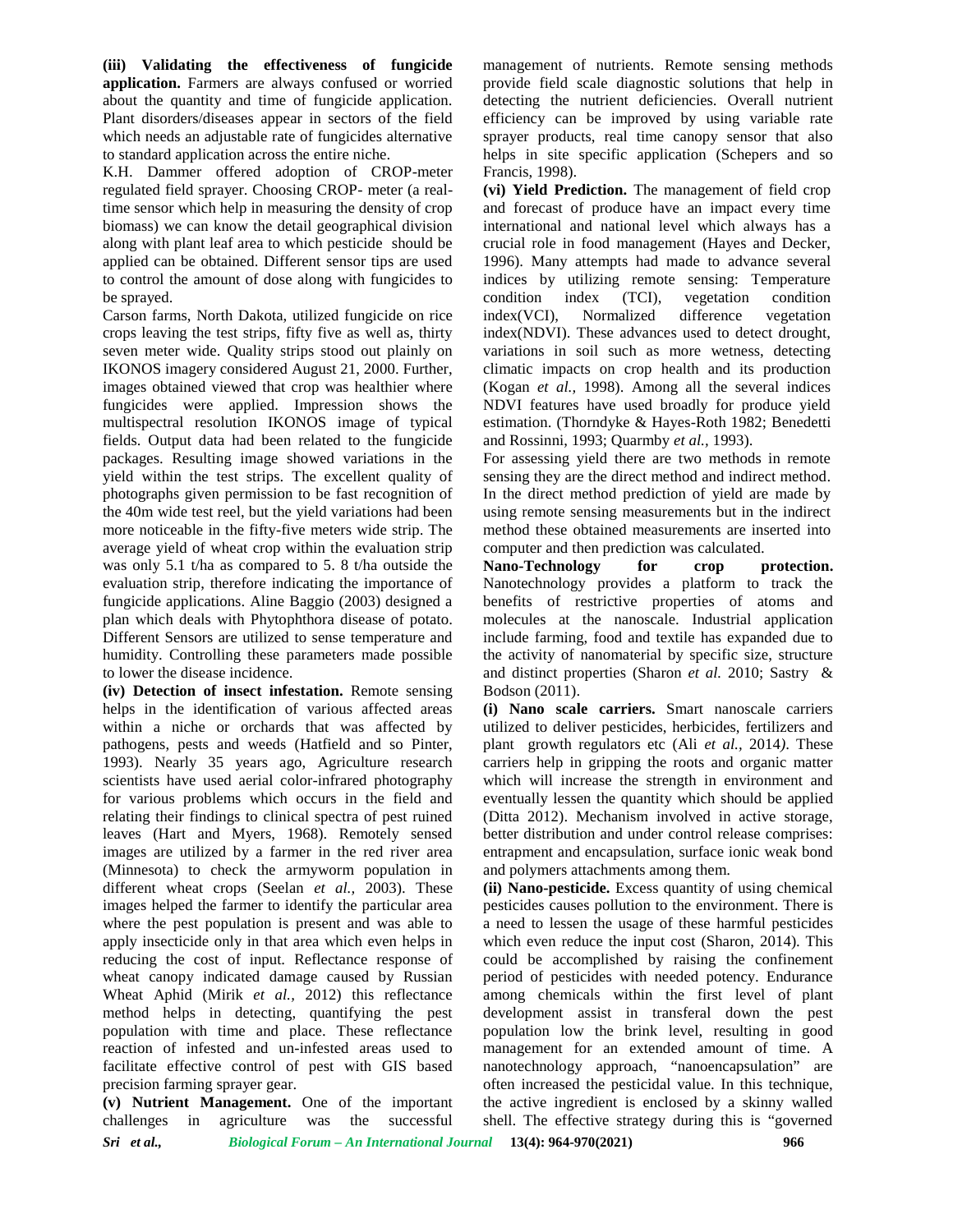discharge of the active ingredient" that will increase efficacy and decreases the quantity of pesticide use as efficacy and decreases the quantity of pesticide use as poss<br>well as hazards to the environment. For instance env "Halloysite" is a profitable carriers of pesticides.

For the controlled discharge of pesticide Porous hollow silica nanoparticles piled with validamycin could be utilized. Nano-silica particles also used to regulate the pest population. The working method of these nano silica particles is physisorption. These particles get absorbed through insect stratum lipids which leads to the death of insects by physical means (Allen *et al.,* 1994). Another successful advancement is the provision of nano-framed that can increase the potency of pesticides, insecticides and conjointly cut back the dose level needed for plants. Karate® ZEON is a nano encapsulated broad range pesticide which has been launched by Syngenta to manage insect pests of rice, soybean, cotton and groundnut (Prasad, 2014). Lambda-cyhalothrin is the a.i of this product that is discharged when contact with leaves. "Gutbuster" is a one more useful nanoinsecticide which is released one more useful nanoinsecticide which is when exposed to the alkaline environment. For the controlled discharge of pesticide Porous hollow<br>silica nanoparticles piled with validamycin could be<br>utilized. Nano-silica particles also used to regulate the<br>pest population. The working method of these nano-<br>sili

**(iii) Nano-herbicides for effective weed control. Nano-herbicides** Major problem in the farming system is the evolution of weeds because they decrease the produce up to a great level. Therefore we need another solution apart from eradicating them which can be nanotechnology. Nano herbicides can be utilized to overcome weeds, devoid of certain harmful residues in soil and environment (Pérez de Luque 2009). By the combination of a.i with "smart"  $200$ delivery system less amount of herbicide can be used. These herbicides can be easily combined with soil particles because of their nano size and inhibit the development of weeds which are tolerant to traditional herbicides. The herbicides which are existing in the market can just kill the above parts of weeds. These herbicide do not kill the underground parts which can act as a source for the next cropping season. The main aim is to develop target specific nano particle herbicides which target the root as well. They can penetrate into roots of the weeds and prevent glycolysis which ultimately affects the food reserves. Major problem in the farming system is the evolution of imp<br>weeds because they decrease the produce up to a great pla<br>level. Therefore we need another solution apart from Pho<br>eradicating them which can be nanotechnology. N system less amount of herbicide can be used. pill<br>erbicides can be easily combined with soil min<br>because of their nano size and inhibit the spa<br>ent of weeds which are tolerant to traditional the<br>s. The herbicides which are market can just kill the above parts of weeds. These Imagnetherbicide do not kill the underground parts which can acro<br>act as a source for the next cropping season. The main resear<br>aim is to develop target specific nano pa

Increased use of herbicides for a longer period affect the health of soil as well as successive crops severely, penetrate into roots of the weeds and prevent glycolysis bact<br>which ultimately affects the food reserves. Uncreased use of herbicides for a longer period affect of a<br>the health of soil as well as successive crops severely, and Boopathi, 2009). Continuous use of same herbicide also leads to weed resistance. Nano particles of Carboxy Methyl Cellulose (CMC) reported detoxification of atrazine herbicide nearly 88% (Satapanajaru, 2008). and Boopathi, 2009). Continuous use of same her<br>also leads to weed resistance. Nano particl<br>Carboxy Methyl Cellulose (CMC) re<br>detoxification of atrazine herbicide nearly<br>(Satapanajaru, 2008).

**(iv) "Smart dust" (Smart mini laboratories).** The **(iv)** future of farming sector, a great army of nano-sensors future of farming sector, a great army of nano-sensors<br>would be dispersed just like dust particles throughout the field, operating like sense organs of the agriculture world (Ali *et al.*, 2014). The information sensed by **Dua** these wireless sensors can be communicated easily. They can respond to varios factors like humidity, temperature and nutrients (Ingale *et al*., 2013). The allocated intelligence of sensible particles will be linked to react immediately for any sort of changes occurs in wireless sensors can be communicated easily. Ag can respond to varios factors like humidity, tow<br>ature and nutrients (Ingale *et al.*, 2013). The by

the surrounding environment (Scott N 2002). It is possible to estimate the number of pollutants in the environment by using smart dust and gas sensors (Mousavi & Rezaei 2011)). The most successful technique is the usage of autonomous sensors that are linked to global positioning system (Prasad 2014). 'smart dust' methods can be used for checking various kinds of factors like humidity, temperature perhaps insect and disease incidence to develop distributed intelligence in orchards and vineyard (Ditta *et al.,* 2012).

**(v) Nanofabrication imaging.** The nano fabrication imaging helps in scanning the internal and external plant tissue. This method is used to look internal or external plant tissues which help in identifying numerous plant pathogens. Extending the use of an image analysis technique aid the diagnostic capabilities of a plant pathologist. By utilizing this method scientists were capable to heal diseases early and accurately (Rosen *et al.,* 2011). With the size range of 5- 100 nanometer diameter, nanoparticles posses functional groups and more surface area for conjugating to various diagnosis tools (Nie, 2013). Therefore, improvement in this area of nanoscale agents always plays an important role in image analysis.

Photolithography and electron beam utilized to assemble topographies that simulate the leaf surface area, internal plumbing of plants which helps us to know how the pathogen invade the tissue (Mccandles 2005). Lithography was used to nanofabricate a pillared surface on silicon wafers. This lawn of miniature pillars was between 1.4 and 20 mm wide and spaced various distances apart. It was used to examine the movement across the surface by the fungus that mimicked some of the characteristics of the host plant. Images of the *Colletotrichum graminicola* crawling across the nanofabricated surface assisted the researchers to determine that the fungus needs to make a minimum contact of at least 4.5mm before it starts to develop appressoria. Using nanofabrication methods bacterial disease of grapevine (Pierce's) was studied in detail along with their infection process, the behaviour detail along with their infection process, the behaviour<br>of a pathogen and developed resistant varieties (Meng *et al.,* 2005). To visualize and path the transport and deposition of nanoparticles inside the plant host at deposition of nanoparticles inside the plant host at different levels of resolution through carbon-coated magnetic nanoparticles and microscopy techniques (Gonzalez-Melendi *et al.,* 2007). Nano diagnostic kits increase the pathogen detection speed as well as the (Gonzalez-Melendi *et al.*, 2007). Nano diagnostic kits<br>increase the pathogen detection speed as well as the<br>certainty of diagnosis (Khiya *et al.*, 2014). Likewise, grouping of microfluidic systems with nanotechnology successfully utilized in plant pathology at molecular level and can be suited to detect not only specific plant pathogens but also toxins. active interded with linearces the survanting critical red interded with the same of the survey in the same of the same of the same of the same of the same of the same of the same of the same of the same of the same of the s of the active inpublee from the material and the numeralling enformed than N. 2002, his change of the specific the specific contains the specific state of the specific contains of positive or change in the specific stat know how the pathogen invade the tissue (Mccandles 2005). Lithography was used to nanofabricate a pillared surface on silicon wafers. This lawn of miniature pillars was between 1.4 and 20 mm wide and spaced various distanc a minimum contact of at least 4.5mm before it starts to<br>develop appressoria. Using nanofabrication methods<br>bacterial disease of grapevine (Pierce's) was studied in successfully utilized in plant pathology<br>level and can be suited to detect not only<br>pathogens but also toxins. blem in the farming system is the covolution of improvement in this area of nanosed agents always<br>stance they decrease the product operation aper from Photoihidepraphy and electron beam utilized to the<br>encountered the anal

**Dual Functional Salts as a Highly powerful Weapon Against Plant virus**. In recent times, plant protection towards virus diseases is the difficult tasks encountered by modern agriculture. Utilization of systemic acquired resistance phenomenon is the possible way of plant protection (Marcin Smiglak 2017). Plant Immune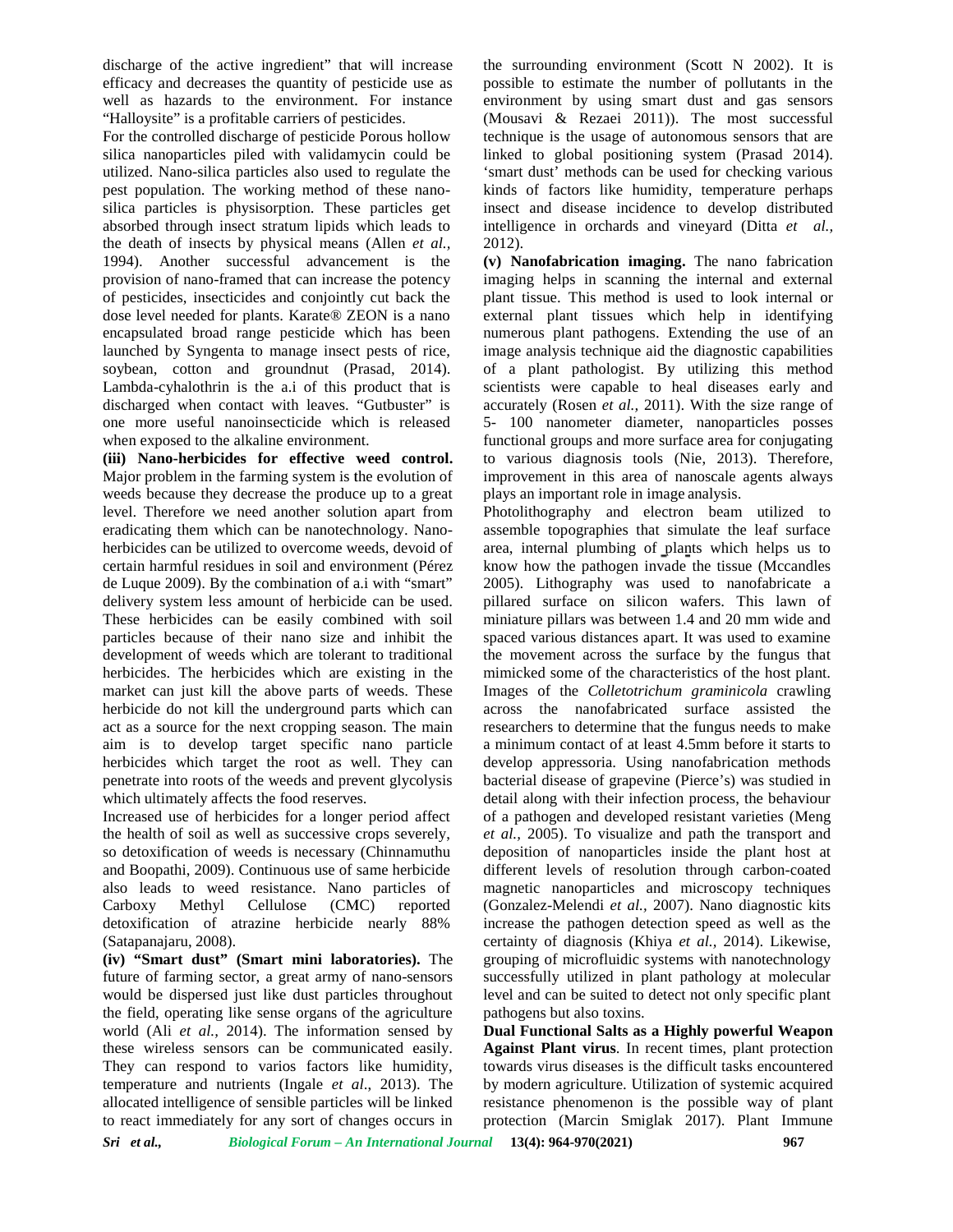system is activated against infections through different chemical and biological factors. Publications provide eleven of benzo[1.2.3]thiadiazole-7-carboxy-S-methyl ester ionic derivatives, an artificial inducer for plant resistance, with counterions specifically determined to enhance the natural and physical properties of the derived salts.

The biological and physical properties of 8 latest salts having anionic derivatives of BTH have been produced and also characterized (Lewandowski *et al.,* 2014). All these salts showed high property of systemic acquired resistance for instance [N4444] [BTHCOO] (Du, *et al*., 2011) and [N111010] [BTHCOO] which also shows complete inhibition of viral disease. Furthermore, resistance induction in plants was augmented with positive results of antibiocidal properties and with an increase in solubility of acquired salts.

**Hierarchical self organizing classifiers for the detection of biotic and abiotic stresses in crops.** Hyperspectral signatures offers ample info related to the health status of crops; but it is not so easy to segregate among abiotic and biotic stress. This method utilizes a classification scheme consisting of hierarchical self-organizing classifiers.

One of the important method to distinguish biotic stress of plants utilizing machine learning (Moshou *et al*., 2004). Recognized yellow rust of wheat on the premise of the coefficient of reflectance measurements applying NNs. Employing a sum of 5137 leaf spectra for responsibility, analysis, a class performance between 95 and 99 % was acquired. Features for the advancement of an economically powerful optical device for the measurements of field (Moshou *et al*., 2005). This system acquires, multi-spectral images, hyperspectral and GNSS information of crop stands. A multisensory system based on NNs utilized to predicted diseases in the field (Moshou *et al*., 2011). By using NNs relevant regions of hyperspectral signatures of *Phytophthora infestans* on tomato has been predicted by Wang et al., (2008). When symptoms were first visible they identified the diseased tomato plants by employing PCA prior to NN classification hyperspectral detection of grey mould on eggplant leaves is vaible. In their study, initial signs and symptoms of grey mold were precisely noticeable on eggplant leaves. By combining PCA and following NN classification rice bract blight disease in panicles of rice can be differentiated between light, moderate, healthy and high infection levels. Yet it was experimented in controlled conditions and may not be possible to perform in the field. SVMs is used for initial identification of plant diseases prior to visible symptom appears (Rumpf *et al.,* 2010). Nine spectral plant life indices, related to physiological parameters have been used as options for automatic classification of relevant sugar beet diseases. By using high accurate (90%) a non-linear Support Vector Machine it is possible to differentiate among healthy and infected plants, as well as diseases. However extra analysis is needed to deliver the delineated ways into field application for precision plant protection.

**Usage of Electronic traps for detecting and monitoring the population of insectpest.**Electronic traps are adopted all through the previous years for observing the insect pest. Picture dependent e-traps have especially focused upon analyzing and trapping specific small insects. Those electronic traps are especially designed for protected cultivation. Electronic traps which depend on analysis of image was developed for moth pests recently (Cho *et al*., 2007) (Guarnieri *et al.,* 2011). Concerning FF, a wireless e- trap was created for the observance of *B. oleae* and *C. capitata* by adjusting a McPhail model. Here, a digital camera records photographs of bugs entering into the trap, software produces photos for FF identification (Philimis *et al*., 2013). A latest McPhail trap for FF depends on imagery and exclusively advance technology sensors are developed in Australia and McPhail trap supported on sensors discovering variations in light transmittance ensuing from entering insects into the trap was developed for B.oleae (Potamitis *et al.,* 2017) Another electronic trap for B.dorsalis employs a specific attractant and to count attracted male flies by an infrared disruption device (Deqin *et al.,* 2016; Jiang *et al.,* 2008).

## **CONCLUSION**

Feeding a developing the world population despite global change in climate needs enhancing the proper use of resources and environmental effects on the production of food. The best method for attaining these objectives is to utilize advance technologies like robotic control, remote sensing, nano-technology and incorporate useful microbiomes of plant i.e., which helps in improving growth of the plant, potential use of nutrient, disease resistance and abiotic stress tolerance into production of agriculture. This incorporation will need a huge effort among researchers and farmers to figure out and manage interactions of plant-microbiome within the framework of recent agricultural systems. Meeting these goals ought to increase our potential to design and implement efficient manipulations of agricultural microbiome and management methods, which, in turn, will pay rewards for both the producers and consumers of the world food supply.

## **REFERENCES**

- Allen, R. (1994). Agriculture during the industrial revolution. *The economic history of Britain since*, *1700*(3), 96-123.
- Ali, M. A., Rehman, I., Iqbal, A., Din, S., Rao, A. Q., Latif, A., & Husnain, T. (2014). Nanotechnology, a new frontier in Agriculture. *Adv Life Sci.*, *1*(3): 129-138.
- Baret, F., Houlès, V., & Guerif, M. (2007). Quantification of plant stress using remote sensing observations and<br>crop models: the case of nitrogen crop models: the case of nitrogen management. *Journal of experimental botany*, *58*(4), 869-880.
- Behmann, J., Mahlein, A. K., Rumpf, T., Römer, C., & Plümer, L. (2015). A review of advanced machine learning methods for the detection of biotic stress in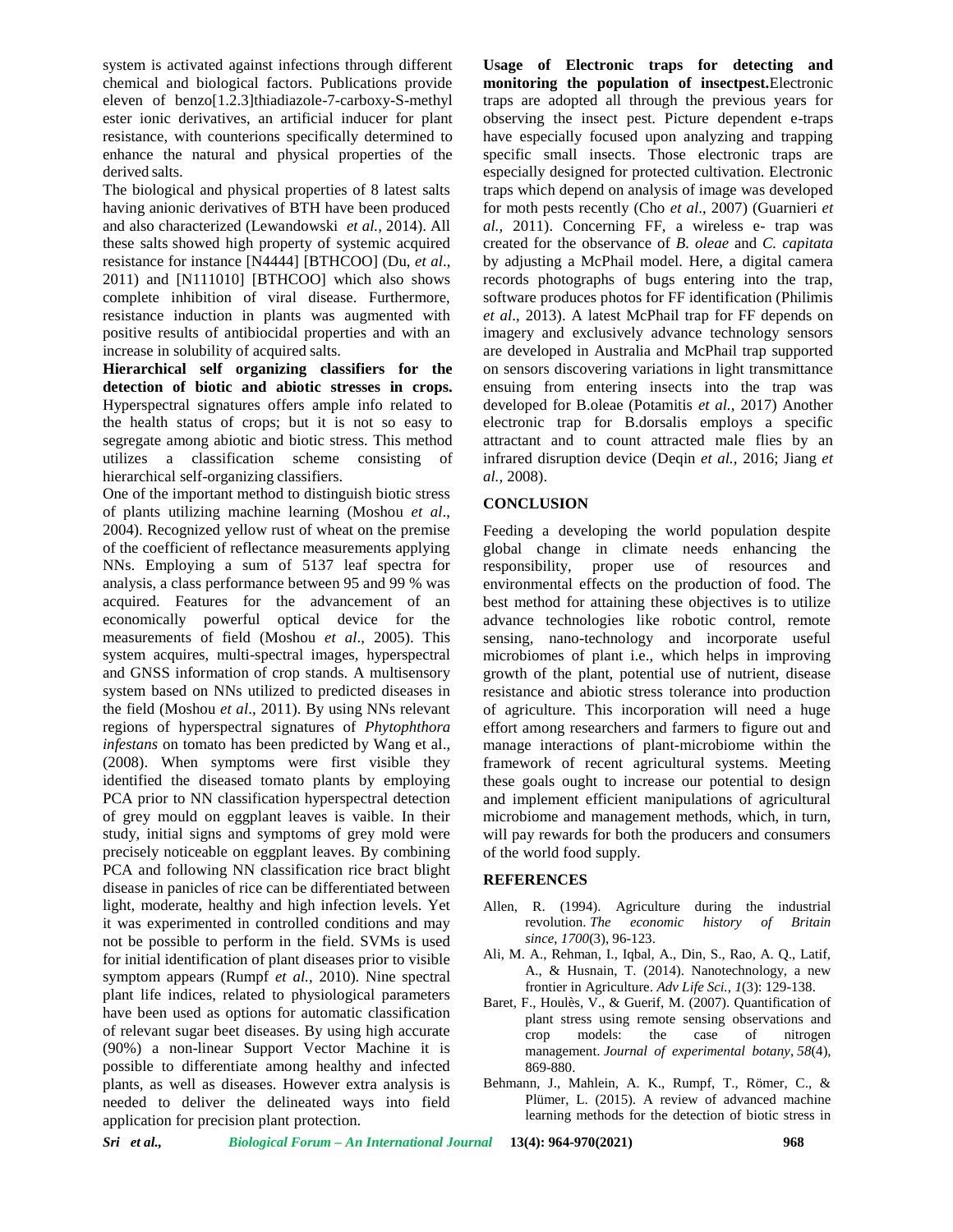precision crop protection. *Precision Agriculture*, *16*(3), 239-260.

- Benedetti, R., & Rossini, P. (1993). On the use of NDVI profiles as a tool for agricultural statistics: the case study of wheat yield estimate and forecast in Emilia Romagna. *Remote Sensing of Environment*, *45*(3), 311-326.
- Bhattacharyya, A., Bhaumik, A., Rani, P. U., Mandal, S., & Epidi, T. T. (2010). Nano-particles-A recent approach to insect pest control. *African Journal of Biotechnology*, *9*(24), 3489-3493.
- Bhosale, B. (2016). Curvelet Interaction with Artificial Neural Networks. In *Artificial Neural Network Modelling* (pp. 109-125). Springer, Cham.
- Chinnamuthu, C. R., & Boopathi, P. M. (2009). Nanotechnology and agroecosystem. *Madras Agricultural Journal*, *96*(1/6), 17-31.
- Deqin, X., Qiumei, Y., Junqian, F., Xiaohui, D., Jianzhao, F., Yaowen, Y., & Yongyue, L. (2016). A multi-target trapping and tracking algorithm for Bactrocera Dorsalis based on cost model. *Computers and Electronics in Agriculture*, *123*, 224-231.
- Ditta, A. (2012). How helpful is nanotechnology in agriculture?. *Advances in Natural Sciences: Nanoscience and Nanotechnology*, *3*(3), 033002.
- Du, Q., Zhu, W., Zhao, Z., Qian, X., & Xu, Y. (2012). Novel benzo-1, 2, 3-thiadiazole-7-carboxylate derivatives as plant activators and the development of their agricultural applications. *Journal of agricultural and food chemistry*, *60*(1), 346-353.
- Fukusaki, E., & Kobayashi, A. (2005). Plant metabolomics:<br>potential for practical operation. Journal of potential for practical operation. *Journal of Bioscience and Bioengineering*, *100*(4), 347-354.
- Franke, J., Keuck, V., & Siegert, F. (2012). Assessment of grassland use intensity by remote sensing to support conservation schemes. *Journal for Nature Conservation*, *20*(3), 125-134.
- Godfray, H. C. J., Beddington, J. R., Crute, I. R., Haddad, L., Lawrence, D., Muir, J. F., ... & Toulmin, C. (2010). Food security: the challenge of feeding 9 billion people. *science*, *327*(5967), 812-818.
- Gebbers, R., & Adamchuk, V. I. (2010). Precision agriculture and food security. *Science*, *327*(5967), 828-831.
- González-Melendi, P., Fernández-Pacheco, R., Coronado, M. J., Corredor, E., Testillano, P. S., Risueño, M. C., & Pérez-de-Luque, A. (2008). Nanoparticles as smart treatment-delivery systems in plants: assessment of different techniques of microscopy for their visualization in plant tissues. *Annals botany*, *101*(1), 187-195.
- Gavhale, K. R., Gawande, U., & Hajari, K. O. (2014, April). Unhealthy region of citrus leaf detection using image processing techniques. In *International Conference for Convergence for Technology-2014* (pp. 1-6). IEEE.
- Guarnieri, A., Maini, S., Molari, G., & Rondelli, V. (2011). Automatic trap for moth detection in integrated pest management. *Bulletin of Insectology*, *64*(2), 247-251.
- Hazell, P., & Wood, S. (2008). Drivers of change in global agriculture. *Philosophical Transactions of the Royal Society B: Biological Sciences*, *363*(1491), 495-515.
- Hillnhütter, C., Mahlein, A. K., Sikora, R. A., & Oerke, E. C. (2011). Remote sensing to detect plant stress induced by Heteroderaschachtii and Rhizoctonia solani in sugar beet fields. *Field Crops Research*, *122*(1), 70- 77.
- Hirakawa, A. R., Saraiva, A. M., & Cugnasca, C. E. (2002). Wireless robust robot for agricultural applications. In *World Congress of Computers in Agriculture and Natural Resources, Proceedings of the 2002 Conference* (p. 414). American Society of Agricultural and Biological Engineers.
- Ingale, A. G., & Chaudhari, A. N. (2013). Biogenic synthesis of nanoparticles and potential applications: an ecofriendly approach. *J Nanomed Nanotechol*, *4*(165), 1- 7.
- Jiang, W., Kim, B. Y., Rutka, J. T., & Chan, W. C. (2008). Nanoparticle-mediated cellular response is size dependent. *Nature nanotechnology*, *3*(3), 145-150.
- Kogan, F., Gitelson, A., Zakarin, E., Spivak, L., & Lebed, L. (2003). AVHRR-based spectral vegetation index for quantitative assessment of vegetation state and productivity. *Photogrammetric Engineering & Remote Sensing*, *69*(8), 899-906.
- Khiyami, M. A., Almoammar, H., Awad, Y. M., Alghuthaymi, M. A., & Abd-Elsalam, K. A. (2014). Plant pathogen nanodiagnostic techniques: forthcoming changes?. *Biotechnology & Biotechnological Equipment*, *28*(5): 775-785.
- Lewandowski, P., Kukawka, R., Pospieszny, H., & Smiglak, M. (2014). Bifunctional quaternary ammonium salts based on benzo [1, 2, 3] thiadiazole-7-carboxylate as plant systemic acquired resistance inducers. *New Journal of Chemistry*, *38*(4), 1372-1375.
- Moshou, D., Pantazi, X. E., Oberti, R., Bravo, C., West, J., Ramon, H., & Mouazen, A. M. (2015). Crop health condition monitoring based on the identification of biotic and abiotic stresses by using hierarchical self organizing classifiers. In *Precision agriculture'15* (pp. 175-1). Wageningen Academic Publishers.
- Madhuban, G., Rajesh, K., & Arunava, G. (2012). Nano pesticides-A recent approach for pest control. *The Journal of Plant Protection Sciences*, *4*(2), 1-7.
- Meng, Y., Li, Y., Galvani, C. D., Hao, G., Turner, J. N., Burr, T. J., & Hoch, H. C. (2005). Upstream migration of Xylella fastidiosa via pilus-driven twitching motility. *Journal of bacteriology*, *187*(16), 5560- 5567.
- Mccandless, L. (2005). Nanotechnology offers new insights into plant pathology. *College of Agriculture and Life Sciences News, Cornell University*, 17-18.
- Mirik, M., Ansley, R. J., Michels, G. J., & Elliott, N. C. (2012). Spectral vegetation indices selected for quantifying Russian wheat aphid (Diuraphisnoxia) feeding damage in wheat (Triticum aestivum L.). *Precision Agriculture*, *13*(4), 501-516.
- Mishra, B., Nema, S., Lambert, M., & Nema, S. (2017, March). Recent technologies of leaf disease detection using image processing approach—A review. In *2017 International Conference on Innovations in Information, Embedded and Communication Systems (ICIIECS)* (pp. 1-5). IEEE.
- Mee, C., Siva, K. B., & Ahmad, H. M. H. (2017). Detecting and monitoring plant nutrient stress using remote sensing approaches: a review. *Asian Journal of Plant Sciences*, *16*(1), 1-8.
- Mousavi, S. R., & Rezaei, M. (2011). Nanotechnology in agriculture and food production. *J Appl Environ Biol Sci*, *1*(10), 414-419.
- Mulla, David J. (2013). Twenty five years of remote sensing in precision agriculture: Key advances and remaining knowledge gaps. *Biosystems engineering,* 114.4: 358-